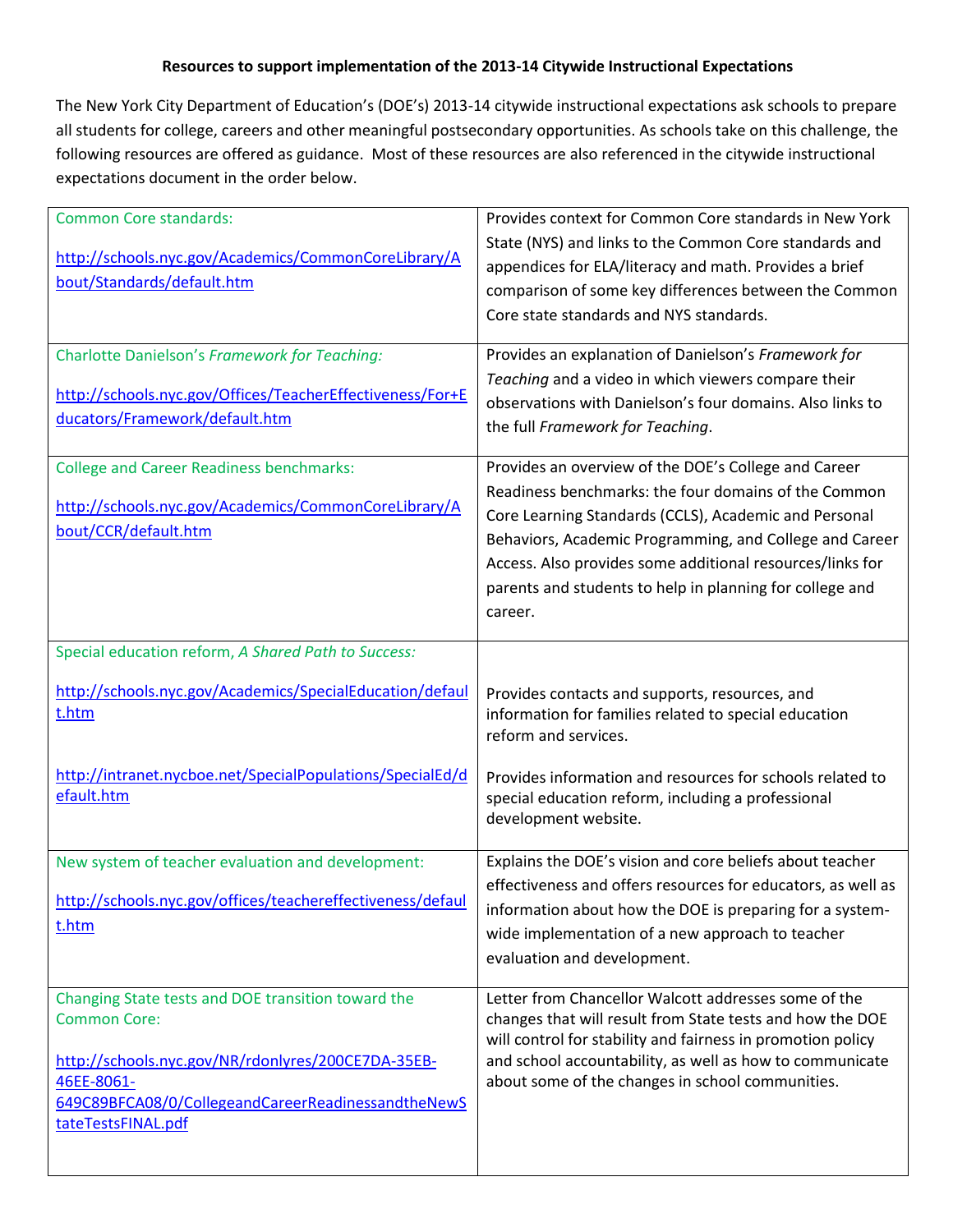| <b>Quality Review Rubric:</b><br>http://schools.nyc.gov/Accountability/tools/review/default<br>.htm                                                                           | Provides an overview of the Quality Review process, the<br>Quality Review Rubric and other documents schools need<br>to reference to prepare for a review, scoring and report<br>structure guidelines, and the schedule of Quality Reviews.                                                                              |
|-------------------------------------------------------------------------------------------------------------------------------------------------------------------------------|--------------------------------------------------------------------------------------------------------------------------------------------------------------------------------------------------------------------------------------------------------------------------------------------------------------------------|
| <b>Universal Design for Learning:</b><br>http://schools.nyc.gov/Academics/CommonCoreLibrary/Pr<br>ofessionalLearning/UDL/default.htm                                          | Provides an overview of Universal Design for Learning<br>(UDL) principles and a list of resources with links for<br>educators to learn more, including a link to Center for<br>Applied Special Technology, and Common Core-aligned<br>tasks with UDL supports.                                                           |
| <b>Academic Programming:</b><br>http://intranet.nycboe.net/NR/rdonlyres/1B979BA7-7E08-<br>407A-96FA-<br>FB7AA3A12B98/0/Acpolicyprogrammingtoolkit.pdf                         | Provides resources to support high school programming<br>and describes strong programming practices.                                                                                                                                                                                                                     |
| http://schools.nyc.gov/NR/rdonlyres/81DFF28B-EB9E-<br>4DAE-931A-<br>C311CA5B8A7A/0/Overview AcademicProgramming 0913<br>12.pdf                                                | Gives an overview of the Academic Programming domain<br>of the DOE's College and Career Readiness benchmarks,<br>including access to advanced coursework in school<br>schedules. Describes course choices and performance<br>goals beyond minimum graduation requirements that<br>signal academic readiness for success. |
| Response to Intervention:<br>http://intranet.nycboe.net/Accountability/APR/RTI/                                                                                               | Provides an overview of the Response to Intervention state<br>regulation and resources for its implementation.                                                                                                                                                                                                           |
| Least restrictive environment:<br>http://schools.nyc.gov/Academics/SpecialEducation/progr<br>ams/environment/default.htm                                                      | Explains the principle of "least restrictive environment"<br>and the range of services available for students with<br>disabilities.                                                                                                                                                                                      |
| Models of English language learner instruction:<br>http://schools.nyc.gov/Academics/ELL/StandardsCurriculu<br>m/default.htm                                                   | Explains bilingual and English as a Second Language<br>programs offered by the DOE, as well as other DOE<br>resources and links to state regulations for English<br>language learners.                                                                                                                                   |
| Time for teachers to work in teams:<br>http://intranet.nycboe.net/NR/rdonlyres/27D9D0E9-70ED-<br>4362-B93B-<br>8E94C1CDDE54/0/Acpolicyprogrammingfaq.pdf                      | Answers questions about high school programming and<br>includes guidance on options for designing schools'<br>schedules, calendars, and teacher programs.                                                                                                                                                                |
| Opportunities for staff to build understanding of<br>Danielson's Framework for Teaching:<br>http://schools.nyc.gov/Offices/TeacherEffectiveness/For+E<br>ducators/default.htm | Provides resources for educators on Danielson's<br>Framework for Teaching, observation and feedback cycles,<br>professional development opportunities on ARIS Learn,<br>and teacher effectiveness and the Common Core.                                                                                                   |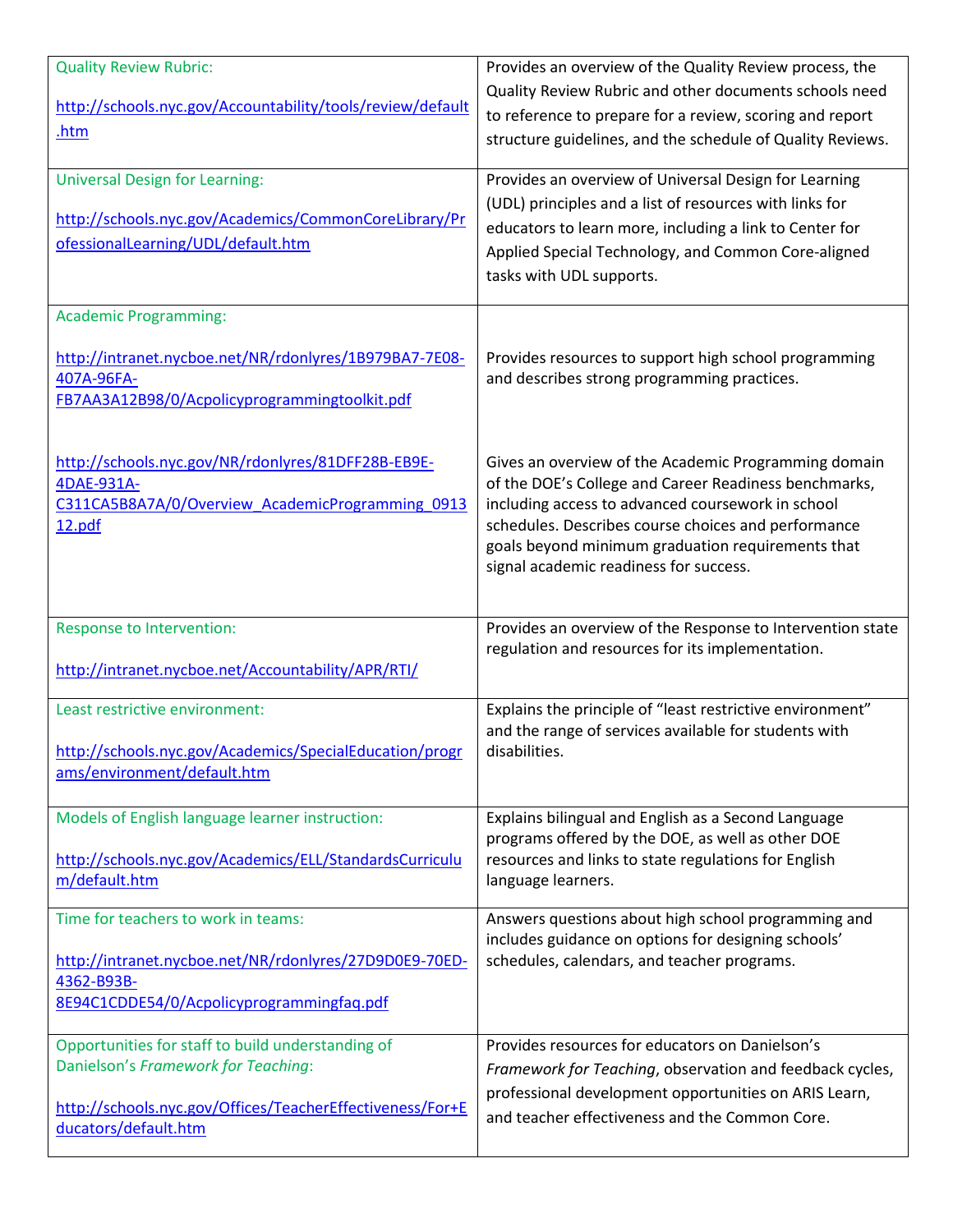| <b>Standards for PreKindergarten:</b><br>http://www.p12.nysed.gov/ciai/common_core_standards/<br>pdfdocs/nyslsprek.pdf                           | Provides a comprehensive resource, "New York State<br>Prekindergarten Foundation for the Common Core," for<br>early childhood professionals that is organized into five<br>broad developmental and interrelated domains and<br>includes NYS standards for Prekindergarten in ELA/literacy,<br>math, social studies, science, and the arts. |
|--------------------------------------------------------------------------------------------------------------------------------------------------|--------------------------------------------------------------------------------------------------------------------------------------------------------------------------------------------------------------------------------------------------------------------------------------------------------------------------------------------|
| Additional resources for Prekindergarten:                                                                                                        |                                                                                                                                                                                                                                                                                                                                            |
| http://schools.nyc.gov/NR/rdonlyres/90E65269-71AC-<br>4FD7-AA14-B044B8D9D4F9/0/Plants final.pdf                                                  | Provides a Common Core-aligned Prekindergarten unit on<br>plants.                                                                                                                                                                                                                                                                          |
| http://schools.nyc.gov/NR/rdonlyres/EF1322A6-7D75-<br>4C78-827F-<br>9BC8EEE1A233/0/Transportation finalApr2013.pdf                               | Provides a Common Core-aligned Prekindergarten unit on<br>transportation.                                                                                                                                                                                                                                                                  |
| http://schools.nyc.gov/NR/rdonlyres/54D8DA9C-F44C-<br>4C64-A9D2-A774FC949520/0/CurriculumGuidance.pdf                                            | Offers guidance on evaluating and designing effective<br>Prekindergarten curriculum.                                                                                                                                                                                                                                                       |
| Alternative assessment:<br>http://schools.nyc.gov/Offices/District75/Departments/Tra<br>nsition/News/201314ClEalternate.htm                      | Provides guidance for students who are alternatively<br>assessed and a link to District 75 transition services for<br>more information.                                                                                                                                                                                                    |
| Commencement-level learning standards:<br>http://www.p12.nysed.gov/ciai/standards.html                                                           | Outlines all NYS standards and provides links to each set of<br>standards.                                                                                                                                                                                                                                                                 |
| <b>DOE's Core Curriculum offerings:</b>                                                                                                          | Provides general information about the DOE Core                                                                                                                                                                                                                                                                                            |
| http://schools.nyc.gov/Academics/CommonCoreLibrary/A<br>bout/NYSStandards/default.htm                                                            | Curriculum materials for grades K through 8 in ELA and<br>math.                                                                                                                                                                                                                                                                            |
| <b>DOE's curricular reviews:</b>                                                                                                                 | ARIS Core Curriculum Community lists and describes all of                                                                                                                                                                                                                                                                                  |
| https://www.arisnyc.org/connect/node/1696555/commun<br><u>ity</u>                                                                                | the Core Curriculum materials selected by the DOE<br>organized by grade band and content area, as well as<br>curriculum options the DOE did not select - with rationales<br>and guidance for schools considering them.                                                                                                                     |
| Curriculum review in literacy:                                                                                                                   | Graphic organizer tool designed to assist educators                                                                                                                                                                                                                                                                                        |
| http://schools.nyc.gov/NR/rdonlyres/83B90C26-BD15-<br>4D59-9F10-<br>19D2F2B90112/0/GraphicOrganizerLiteracy42613.docx                            | examining alignment of instructional materials to the<br>Common Core literacy standards.                                                                                                                                                                                                                                                   |
|                                                                                                                                                  |                                                                                                                                                                                                                                                                                                                                            |
| Curriculum review in math:<br>http://schools.nyc.gov/NR/rdonlyres/8A2051DA-D360-<br>4EE4-BA75-<br>26A3424476F1/0/GraphicOrganizer Math42613.docx | Graphic organizer tool designed to assist educators<br>examining alignment of instructional materials to the<br>Common Core math standards.                                                                                                                                                                                                |